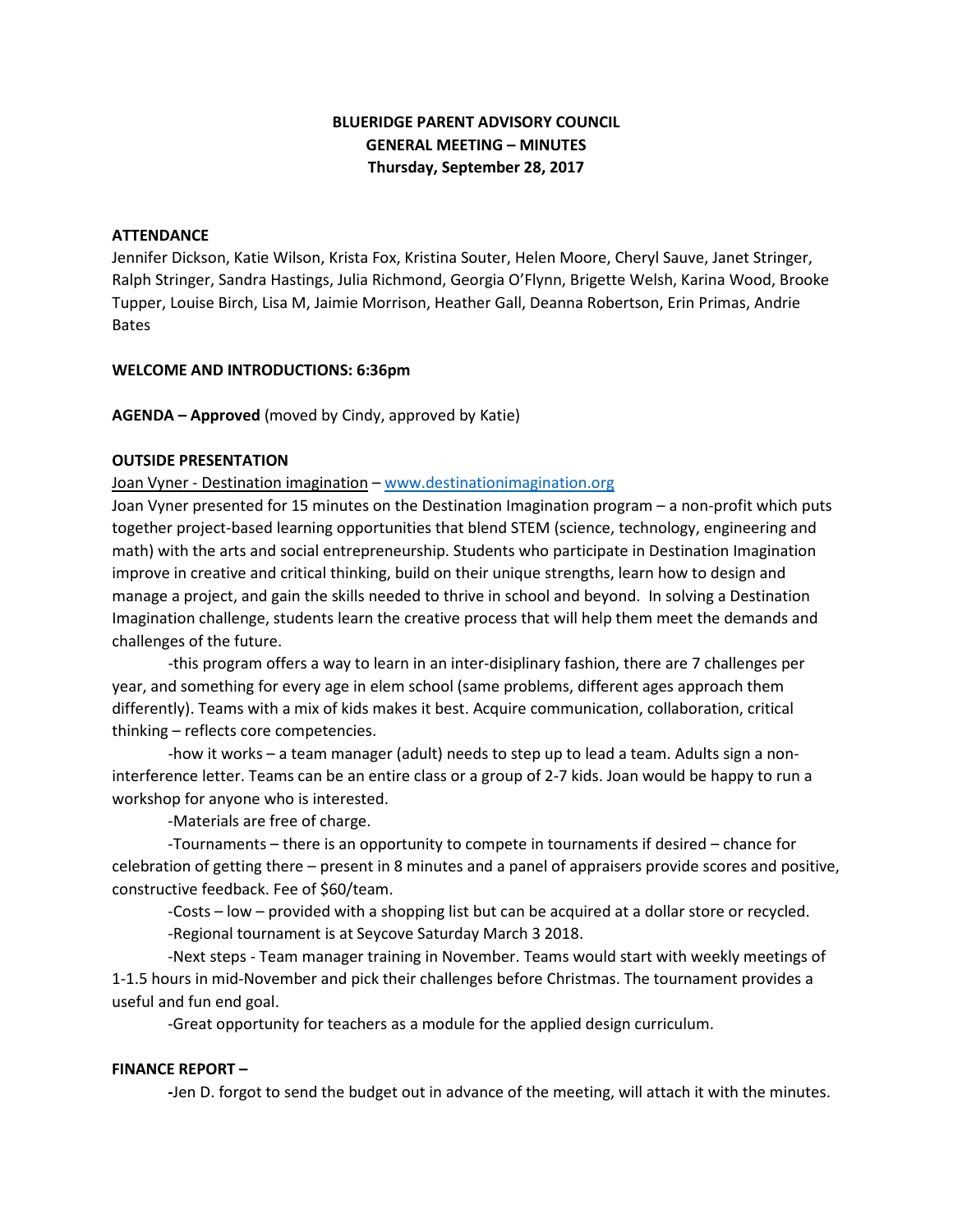-the budget was developed by Ralph and Cindy back in June

-additional fundraisers will be added (Skoah, Deep Cove Brewery) so it may change a little bit. -question from a parent about whether mathletics was requested, as kids really enjoyed it in the past. It was not requested but Mrs Bates said that teachers may not have been aware that the opportunity was missed.

-Ralph moved to approve the budget– Janet seconded – motion carried.

### **UPDATES**

### **OLD BUSINESS**

- **BBQ** The BBQ was well attended, they tried to find ways to keep the line short and felt that there were minimal compliants. Brooke Tupper presented some figures: 397 orders total = \$2357. After subtracting costs, and with money from the 50/50 draw, plus \$392 from the concession, the total profit came in at \$2181.82 (over budget). She also has notes for the incoming grade 5s.
- **Newcomers tea** It went well, moved it earlier in the month and earlier in the day, and saw a better turnout than in previous years (although morning kindies had gone home already) – only 8-10 new families at the school, and we saw a turnout of 8-10 families at the tea.
- **Fun day concession in June** = Grade 4s ran the concession spent \$230, but we don't yet know the final tally – Cindy will find this.

### **NEW BUSINESS**

- **Hot lunch** 3 people are taking over the hot lunch program from Janet (Karina Wood will coordinate hot lunch volunteers, Cheryl Sauve is working on the website, Louise Birch doing the on-site coordination).
	- o Current issue: the website isn't locking down properly. Instead of restricting editing capabilities in the 8 days prior to the delivery date, people are able to edit their orders. Cheryl and Janet are working on it.
	- o Although a new system is in place, which seems to be generally working very well, most other things are status quo, with the addition of the Lyft smoothies to replace Pinkberry.
	- o Hot lunch volunteers are required the job requires that someone is there from approximately 11:30 – 1pm and they need to put milk into cold bags and once food arrives make sure it is put into hot bags. There will always be someone else there who has done it before. If interested contact Karina Wood – you can sign up for only one time, or every week.
	- o Parent comment so easy to use the new system.
- **Parent email list** only 156 people have signed up for the parent email list which makes it difficult to get information out as needed. There seems to be some confusion about where the correct location is for parents to sign up for school emails. To sign up go to [www.blueridgepac.net](http://www.blueridgepac.net/) and click the signup button below

**BPAC Email Contact Sign Up**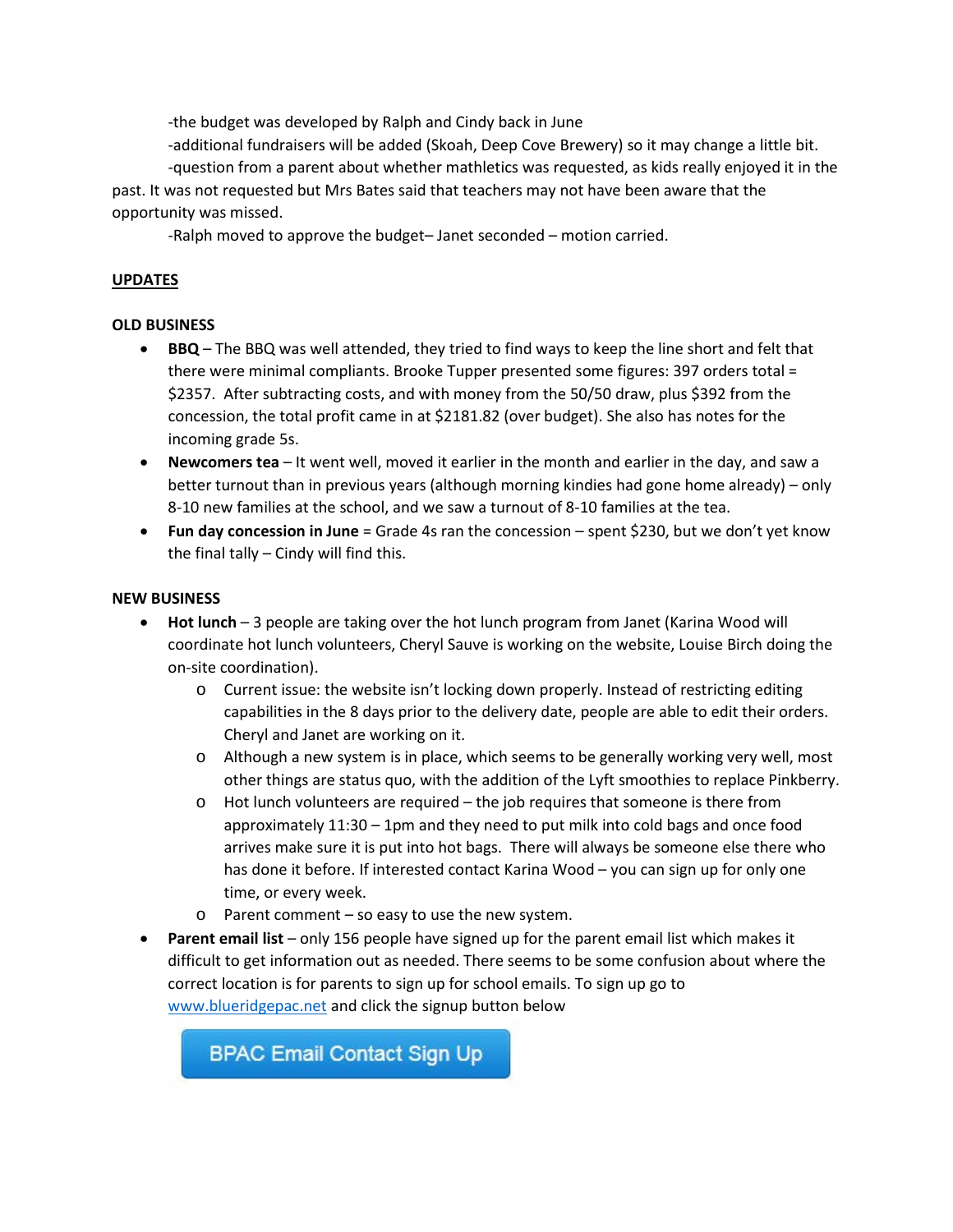## • **Facebook**

o Jennifer D has started a BPAC Facebook group: "Blueridge Elementary BPAC". It's a closed group – for parents and teachers only, you need to join and then you will be approved by an admin.

# • **Jesse Millar**

o Jesse Miller from Mediated Reality (leader in education of social media awareness) will be coming to the school on October 10 to speak to the grade 4/5s (1-2pm) and 6/7s (2- 3pm). In the evening there will be a parent presentation at 6pm in the library. Please RSVP to bpacblueridge@gmail.com to reserve a spot!!

# • **Blueridge gear**

- o Blueridge gear will probably be delivered Nov 27-29 Jennifer Bigwood will work on it.
- o Parent comment that it worked really well to have the boards of full of gear on display at the movie night etc

# • **Card project**

o Will be doing the card project again but this time later in the year (spring, before spring break) which will provide for more flexibility with themes (birthday, thank you, etc)

# • **Cookies and pies**

- o Nov 28 pickup
- o Won't happen in the hallway as previous years most likely in a room off the library with an outside exit

# • **Family photo night**

- o Oct 4-5
- o Need 10 spots per night for it to happen. May cancel it by Monday if there aren't more signups.

# • **Popcorn Mondays**

- o Not started yet. Louise and Brooke can be here Monday to train the new recruit.
- o There is now a 2 bag limit per child to eliminate massive orders clogging up the line.
- o There is someone who assists the kindies with their orders

# • **Eco-kids (Karina)**

- o The eco-kids program includes the edible garden as well as some grounds cleanup. Most enthusiasm comes from grades K-3.
- o \$180 in donations at welcome back BBQ through produce stand, so very nearly selffunding.
- o Will hold a meeting of interested parents to hand it over, as Karina's daughter is becoming too old for it and she'd like to rally support with a broader group including some with younger kids. Stay tuned for more info.

## • **Class reps**

- o We have quite a few parent reps signed up some have signed up others have contacted Sinaz (class rep coordinator) directly. With the proliferation of splits some parents have offered to do full grades to streamline communication. Sinaz will coordinate with parent reps and make sure that communications are shared effectively as needed.
- o October meeting class reps will join the meeting in October.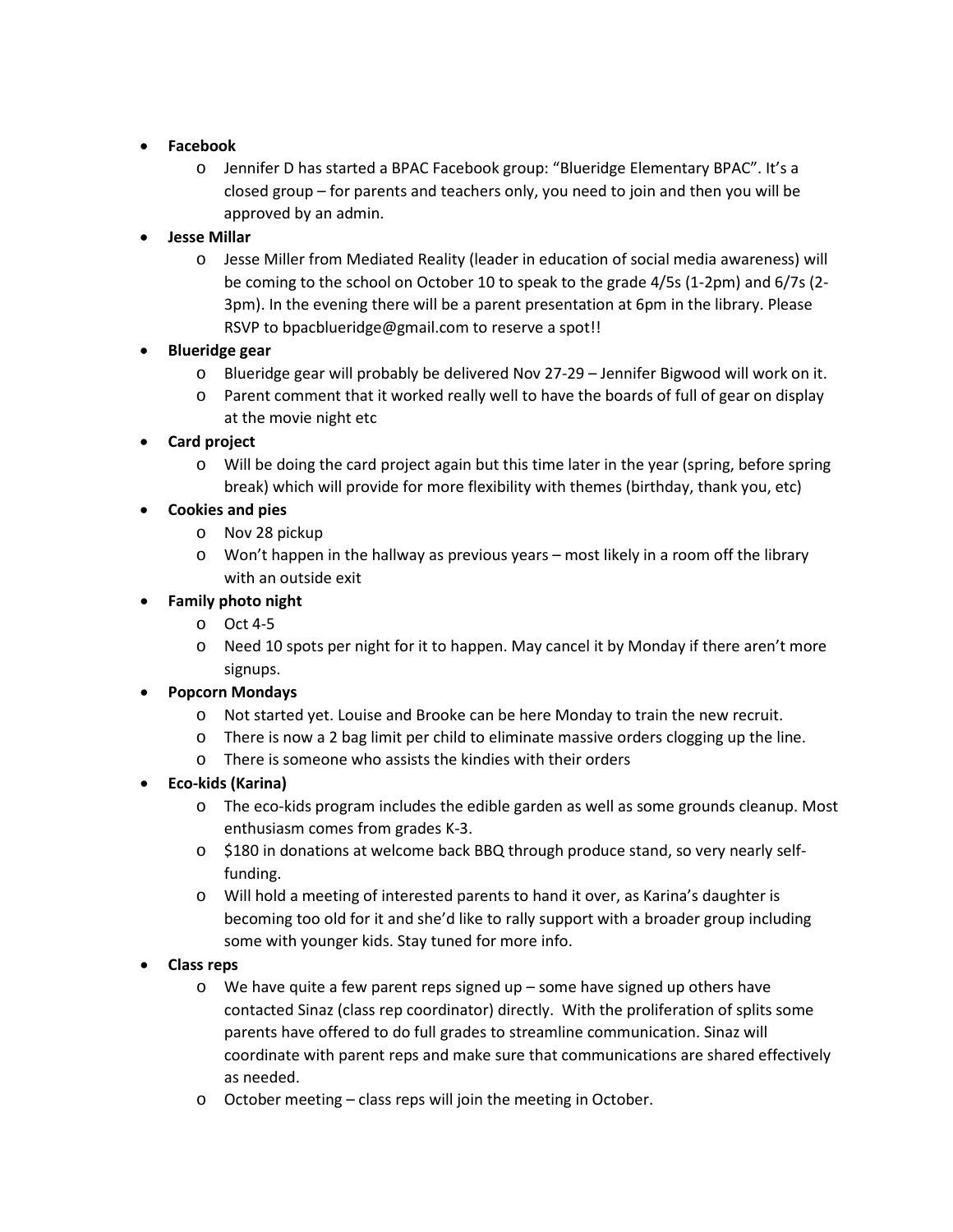- o Reminder: class lists are confidential always bcc
- **Family of schools**
	- o Georgina is our rep for these meetings, there hasn't been one yet for this school year, October will be first one. Second Tuesday of the month - Ms Primas will find out when.
- **DPAC member**
	- o Looking for someone from PAC executive to attend DPAC meetings. Jen D will go to the first one and gather information and hopefully find a volunteer from the executive to attend.

## **CORRESPONDENCE**

Letter from Lauren Middlemass thanking for scholarship.

### **PRINCIPAL + VP REPORT**

### **Deanna Robertson, our new principal.**

- in general she will usually talk about learnings, exciting upcoming events.
- thank you to PAC for volunteering and generous fundraising
- grade 6 outdoor school oct 16-19 there was a parent meeting
- x country and basketball starting appreciation for the teacher volunteers
- km club is underway
- question for PAC there was a recent redesign in the school curriculum and core competencies, what do parents know about it and would we be interested in learning more from her? PAC response = we do not know very much and yes we'd be interested in learning more.
	- inquiry based curriculum around big ideas, good opportunity to reflect on new practices. Will bring more information (snippets of info) to next meetings about what we are doing here at the school on redesigned curriculum.
	- core competencies communciation, creative thinking, critical thinking just getting started with it, but hoping to get better at it. hoping to get kids to self assess on these effectively.
	- Monday October 5 Ms Robertson and 2 staff going to an in-service on curriculum implementation.

Question from a parent about whether there will be another school planning committee. This is a small group of parents, teachers and administrators who set goals for the school and for kids to achieve – there are academic, but also social and emotional elements. Ms Robertson will find out how it works in North Van as she is new to the district, and will reach out for volunteers.

#### **Erin Primas – Vice Principal**

- Terry Fox run was successful with a lot of parents joining in on the fun.
- Ho-Down Friday Oct 6 between recess and lunch tough to accommodate parents as there is not much space
- Blueridge will be participating in the ski program this year.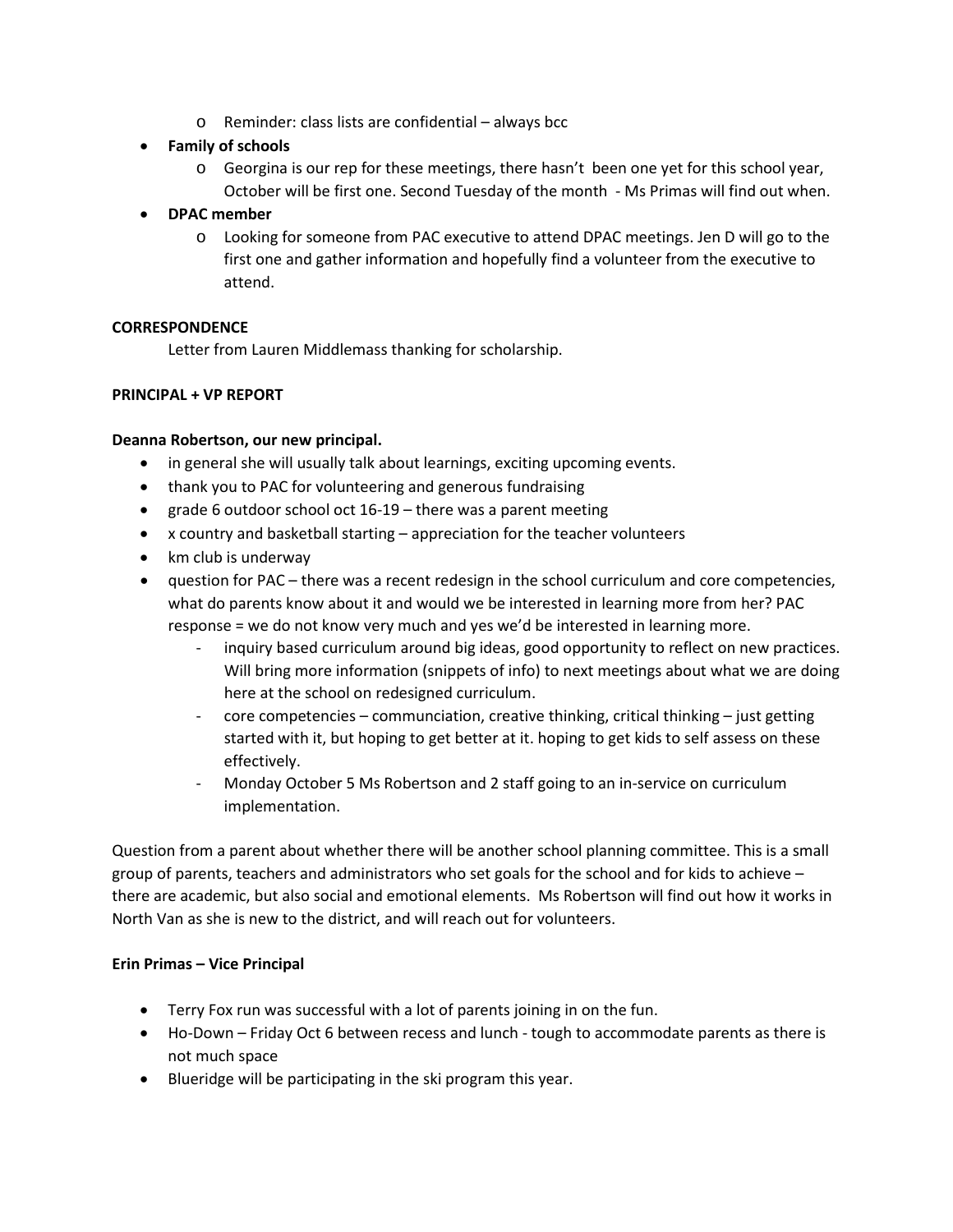• [FSAs](http://www2.gov.bc.ca/gov/content/education-training/administration/kindergarten-to-grade-12/assessment/foundation-skills-assessment) (foundation skills assessment) for grade 4 & 7 moved to October. The district will send more info out.

#### **Mrs Bates**

- Choir starts Oct 10 parent asked for detailed information to be sent to parents directly about choir schedules (so as to limit confusion for both parents + kids)
- Basketball started Oct 2. no cheque, no jersey not many cheques in hand, need to get a message out to the parents that cheques for jerseys need to come in.
- Cross country for grade 4-7 underway

## **OTHER BUSINESS**

## • **Emergency Preparedness**

- o Lisa M and Jaimie Morrison taking over
- $\circ$  Shelves When they opened the container they found that the water was too heavy for the wooden shelves and they all collapsed and need to be replaced. A dad has volunteered to do that.
- o Food stores In 2010 food (3600 calorie bars) was purchased. When it expired in 2015 it was given away and was not replenished. This has surprised some parents and sparked an energetic discussion. Some key points of debate include:
	- cost previous cost was \$2400 for 350 bars. Lisa has secured a deal through a personal contact for \$750 for 350 of the same bars. Question about whether there is a district supplier.
	- **•** responsibility  $-$  it is unclear whose responsibility it is to provide the food (the school, the district, the PAC)
	- North Shore Emergency Management has been consulted and previous guidance has been that schools shouldn't have emergency food stores on site.
	- Parents vocalized concerns that if both parents work over the bridge it might be days before they can get to their children and they may need to rely on food at the school.
	- Deanna and Erin will reach out to the school district to get a sense of what the guidance is regarding having emergency food at the school, and whose responsibility it is to decide and/or provide food.
- o Comfort kits
	- The question was raised about comfort kits, what their purpose is, and why some classes sent them back last year, and none have been asked for this year.
	- Some teachers pass them on to the next teacher while others send them home. No clear policy.
	- Jaimie will look into which classes have them, and who needs one and will clarify what the purpose is so that contents have a useful purpose.
	- It was mentioned that the school board has someone who can come and speak to parents + teachers on this subject.